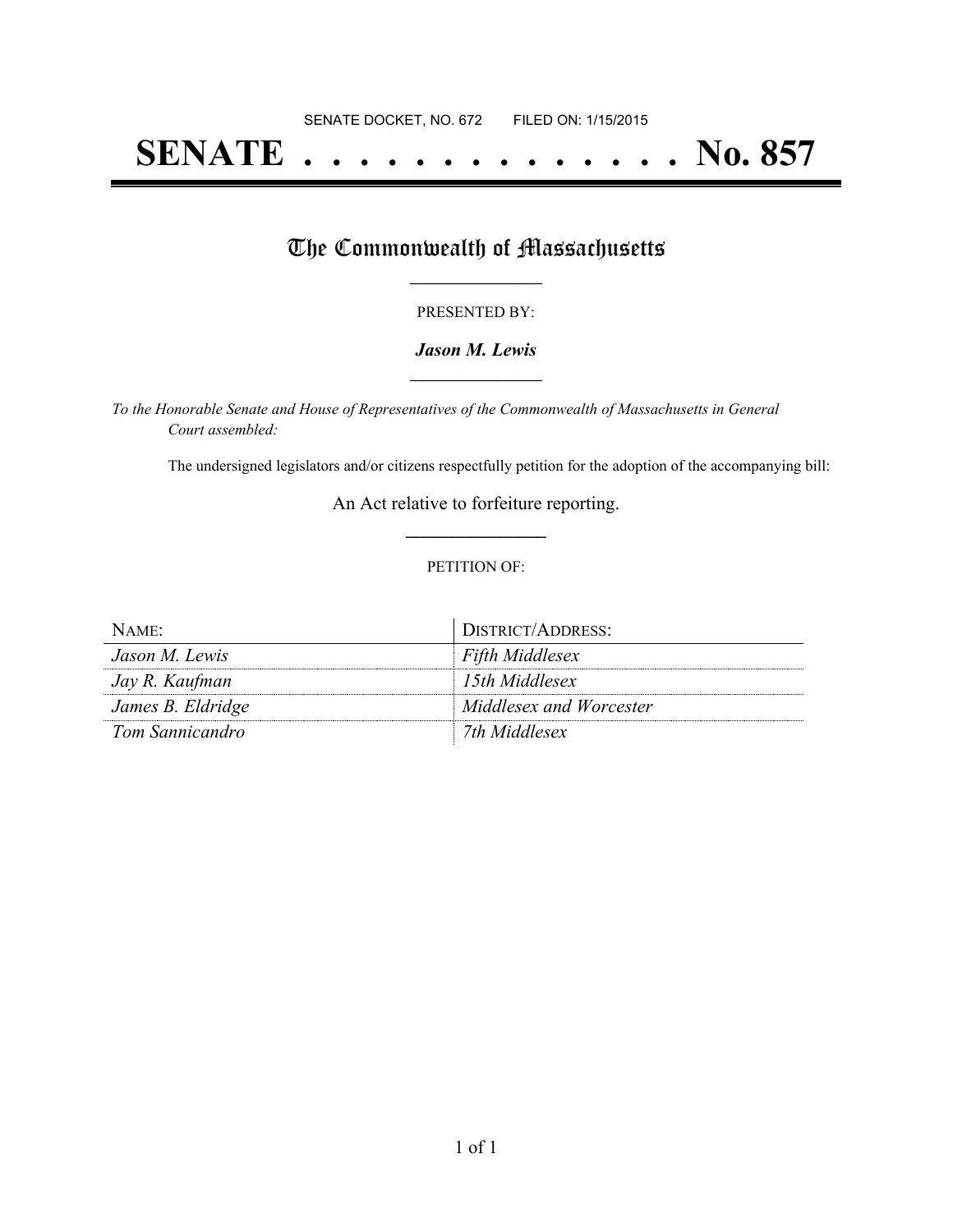# SENATE DOCKET, NO. 672 FILED ON: 1/15/2015 **SENATE . . . . . . . . . . . . . . No. 857**

By Mr. Lewis, a petition (accompanied by bill, Senate, No. 857) of Jason M. Lewis, James B. Eldridge and Tom Sannicandro for legislation relative to forfeiture reporting. The Judiciary.

### The Commonwealth of Massachusetts

**In the One Hundred and Eighty-Ninth General Court (2015-2016) \_\_\_\_\_\_\_\_\_\_\_\_\_\_\_**

**\_\_\_\_\_\_\_\_\_\_\_\_\_\_\_**

An Act relative to forfeiture reporting.

Be it enacted by the Senate and House of Representatives in General Court assembled, and by the authority *of the same, as follows:*

| SECTION 1. Section 47 of Chapter 94C of the General Laws is hereby amended by |
|-------------------------------------------------------------------------------|
| 2 inserting after subsection (j) the following:-                              |

 (k) (1) The attorney general, each district attorney, and each police department for which the state treasurer has established a special law enforcement trust fund pursuant to subsection (d) shall file an annual report with the treasurer regarding all assets, monies, and proceeds from assets seized pursuant to this section and held by such fund. The report shall provide itemized accounting for all such assets, monies and proceeds from assets within the following asset categories: cash, personal property, conveyances, and real property, including any property disposed of by the office of seized property management within the division of capital asset management and maintenance. Such reports shall be filed on or before January 31 for the preceding calendar year and shall be public records.